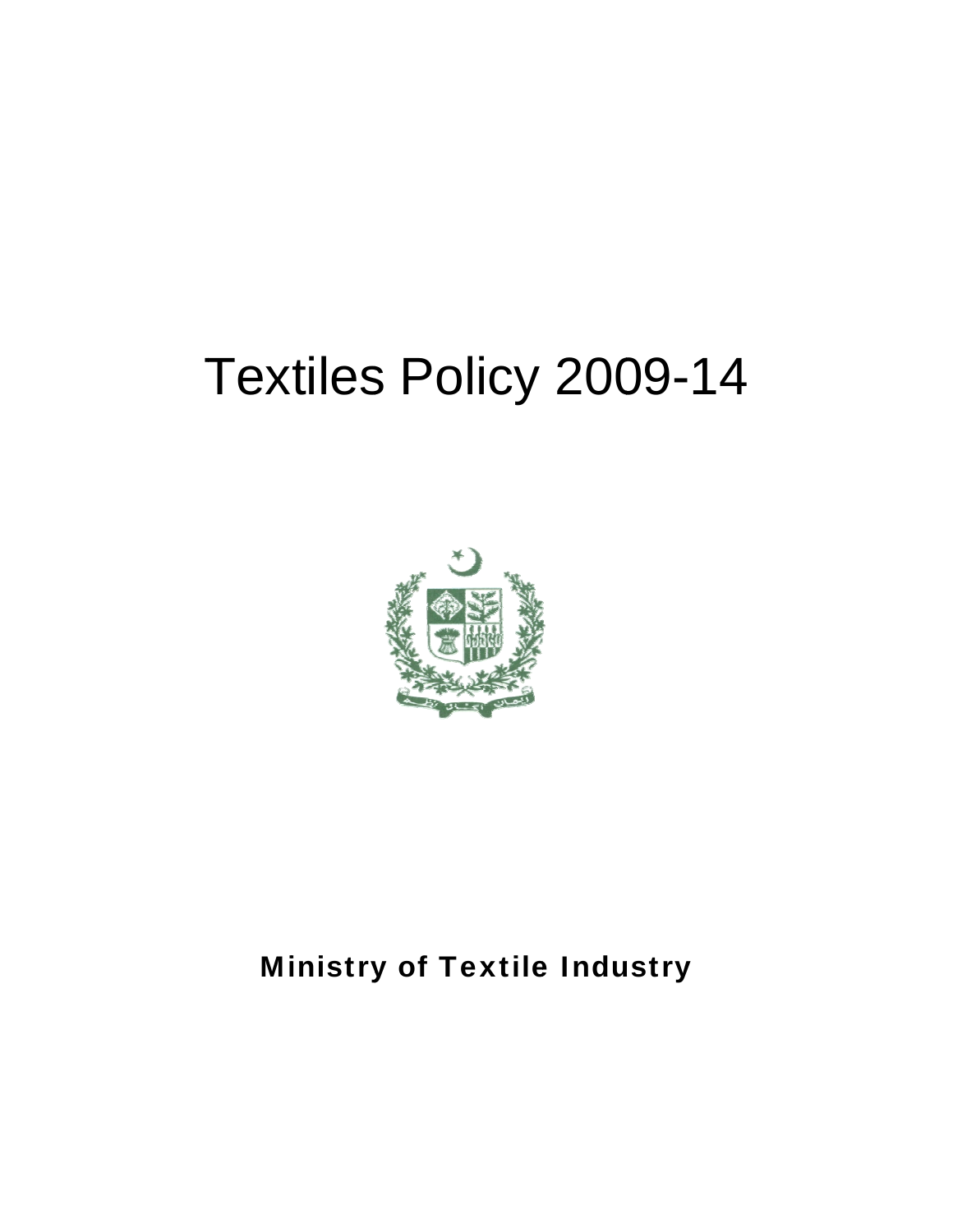#### **Rana Muhammad Farooq Saeed Khan Minister for Textile Industry**

"The Textiles Policy represents a new beginning for the textiles sector. Through this policy, the government has not only set out a development road map but has provided necessary support without which accelerated progress of textiles in Pakistan is not possible. It is now the responsibility of the private entrepreneur and the business leaders, exporters, labor and all others affiliated with this industry to transform the policy vision into reality. The exports target of \$25 billion is ambitious but not beyond our potential. It is essential that we depend on our own resources and neutralize the debt burden. Textiles offer a unique and realistic opportunity to strengthen our economy for its sustainable growth.

I appeal to our collective nationalism, specially of all those associated with the textile sector to seize the opportunities enshrined in the policy and endeavor to achieve our collective and individual goals.

This alone will give reality to the dream nurtured by our beloved leader, Shaheed Benazir Bhutto, for Pakistan to earn its rightful economic, social and political place in the comity of nations."

(Textiles Policy Speech, 12th August 2010)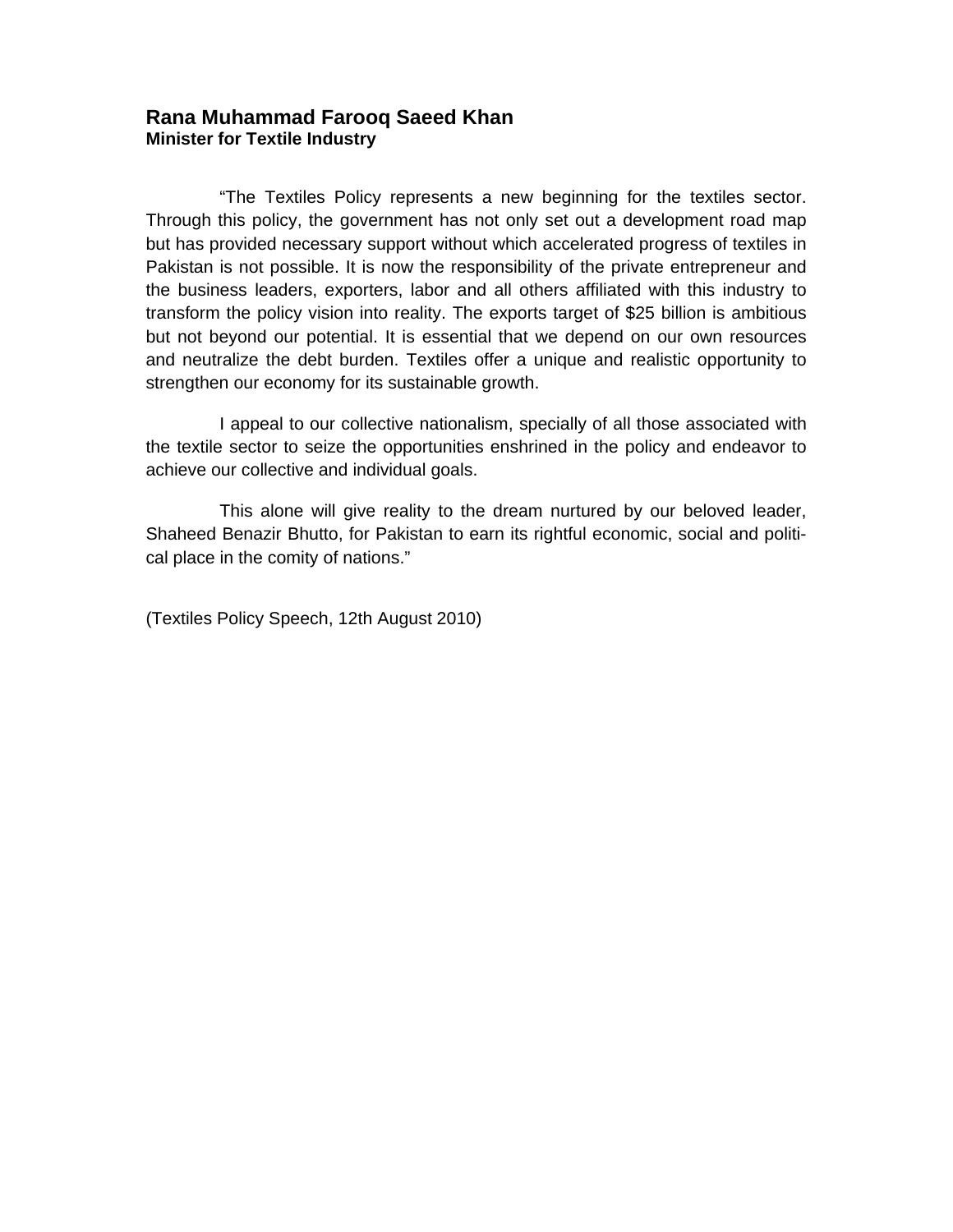#### **Foreword**

 Textiles Sector is one of the most important industrial sectors of Pakistan. It is not only the biggest exports-earner but also the provider of employment to the major part of total industrial labor force of the country. Due to its importance, the Government has always been taking measures aimed at its promotion and development through various support schemes and purposeful interventions.

 Textiles value chain is quite long. Starting from cotton picking to a finished garment of the latest fashion, it involves numerous diverse sub-sectors which have distinct structure, requirements and issues. Through the first-ever Textile Policy of the country, effort has been made to address the issues of all the sub-sectors of value-chain by laying down a perspective plan for the next five years.

 The formulation of the Textiles Policy 2009-14 started with a comprehensive study of the global trade environment. We analyzed in detail our strengths and weaknesses in the post-quota scenario. The incentives being offered by our competitors to their textile sector were also microscopically studied. This was followed by an extensive exercise of consulting the stakeholders; both from the public and private sectors. Inputs were solicited from the representatives of various subsectors of the textiles sector at large. Other economic ministries namely Commerce, Industries, Food & Agriculture etc. were also consulted besides soliciting views from honorable parliamentarians sitting in Standing Committees. These inputs were duly incorporated and have been made a part of the Policy.

 By implementing the initiatives of the Policy, we hope to realize the fullest potential of the sector. In this regards, we are making concerted efforts. Launching of the implementation process through a comprehensive registration exercise will herald a new era where reliable information about various aspects of the textiles sector will be available for planning & development. We are also bringing about a legislative framework that would set the standards which will result in improved productivity and efficiency through elimination of waste and enforcement of compliance.

 I hope this Policy will be a success story and will strengthen the textiles sectors for the overall improvement of the national economy.

> **Waqar Masood Khan Secretary**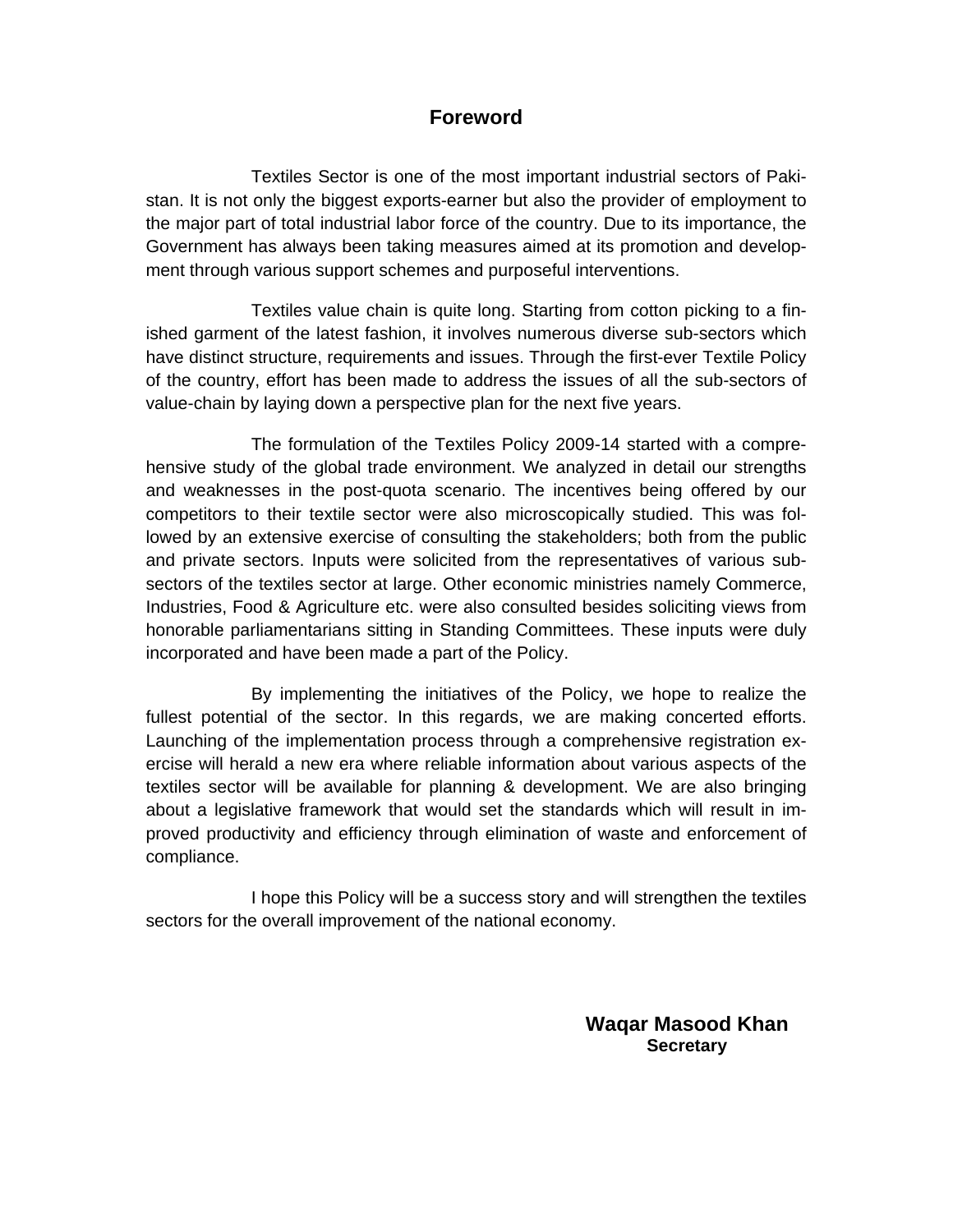# **Textiles Policy 2009-14\***

#### **1. Vision**

 An integrated textiles value chain that adds fullest value to country's agriculture potential by serving domestic needs as well as high value exports demand through a well planned industrial structure, product diversification and institutional framework.

#### **2. Mission Statement**

To develop and implement a textiles policy which ensures consistency, predictability and transparency in Government actions and programmes. The policy would aim to create an enabling environment so that full potential of the textiles sector is realised in both domestic and foreign markets, while building confidence on Pakistan as a reliable source of quality goods at competitive prices.

#### **3. Background**

Textiles is the most important manufacturing sector of Pakistan and has the longest production chain, with inherent potential for value addition at each stage of processing, from cotton to ginning, spinning, fabric, processing, made-ups and garments. The sector contributes nearly one-fourth of industrial value-added, provides employment to about 40% of industrial labour force, consumes more than 40% of banking credit to manufacturing sector and accounts for 8% of GDP. Barring seasonal and cyclical fluctuations, textile products have maintained an average share of about 60% in national exports. However, despite being the 4th largest producer and 3rd largest consumer of cotton globally, Pakistan's comparative advantage is largely pre-empted by low value added exports as reflected in country's 12th rank in world textiles exports.

**3.2** There is a strong causal link between industry structure and investment trends which impacts exports. The growth of the textiles sector was marred by lopsided structural development. Whereas the spinning capacity increased over the years, the highest value added sector failed to attract adequate investment. Also, the degree of fragmentation of the sector downstream of spinning has risen significantly. For instance, nearly 90% of cloth production is in the non-mill sector where bulk of the production capacity is concentrated in inefficient small power loom units. The overall technological configuration of the industry needs major up-gradation as it

<sup>1</sup>  $\check{}$  Textiles Policy 2009-14 was approved in a special meeting of the Cabinet held on 12<sup>th</sup> August, 2009.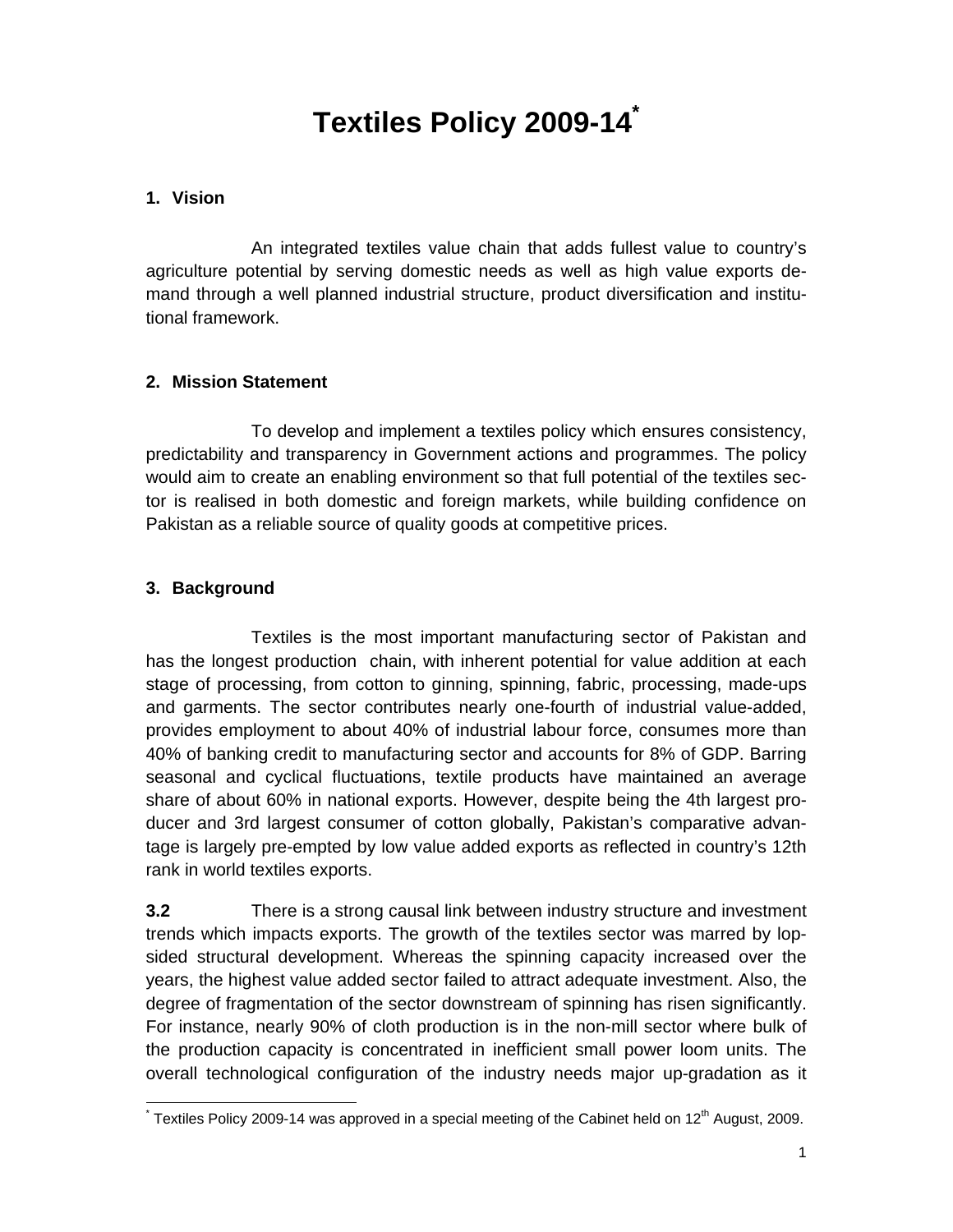comprises, mostly, machinery that is obsolete or has outlived its economic life. Balancing of machinery configuration and capacities across different sub-sectors is also missing.

**3.3** The industry has also suffered for lack of adequate infrastructure facilities needed for its smooth operations. Apart from absence of exclusive areas dedicated to textiles production, some of the key services, such as power, gas and clean water are not available with reliable supplies. Skilled manpower is also significantly deficient with the result that the sector is suffering from low productivity. Equally importantly, numerous regulations applicable to industry in general also add to higher cost of doing business and retard entrepreneurial spirit of investors. Major efforts will have to be undertaken to alleviate the non-economic irritants that impose significant economic costs, which ultimate hurt country's competitive position.

**3.4** The growth of the sector was also affected by certain historical external factors which shaped the pattern of developments in the textiles sector. One such factor was 'quantitative restrictions' introduced by the major importing countries. The quota regimes effectively restricted the growth potential based on comparative advantage of home grown cotton, an abundant supply of labour and cheaper cost of production. Quotas encouraged export of raw materials and semi-manufactured products limiting access for high end products, including garments. However, adequate preparations for effectively facing the competition after the abolishment of quota regime and requisite investments for this purpose were not made. Consequently, the overall textiles exports of the country, expected to rise in a quota free regime, actually started to stagnate.

**3.5** On the other hand, the quota-free environment has brought challenges of its own. A number of competing countries have been granted unilateral concessions besides preferential trade agreements by the countries of leading export markets. Reliance on traditional markets and products, therefore, has made exports vulnerable to increasing competition and preferential regimes, which has been accentuated through direct interventions by governments of textiles exporting countries.

**3.6** While these challenges persist, policy makers face great responsibility to make a radical break from the past and give a new message of hope and promise to a sector that remains pivotal to country's economy. Pakistan has a natural comparative advantage in this sector. Three major positive externalities associated with this sector, namely benefits to agriculture sector, large employment opportunities for urban population and largest contribution to country's exports demand that a new beginning should be planned and executed forthwith. The first ever textiles policy of Pakistan aims to achieve this goal. This is a five year policy with well defined targets for each stage of the textiles value-chain.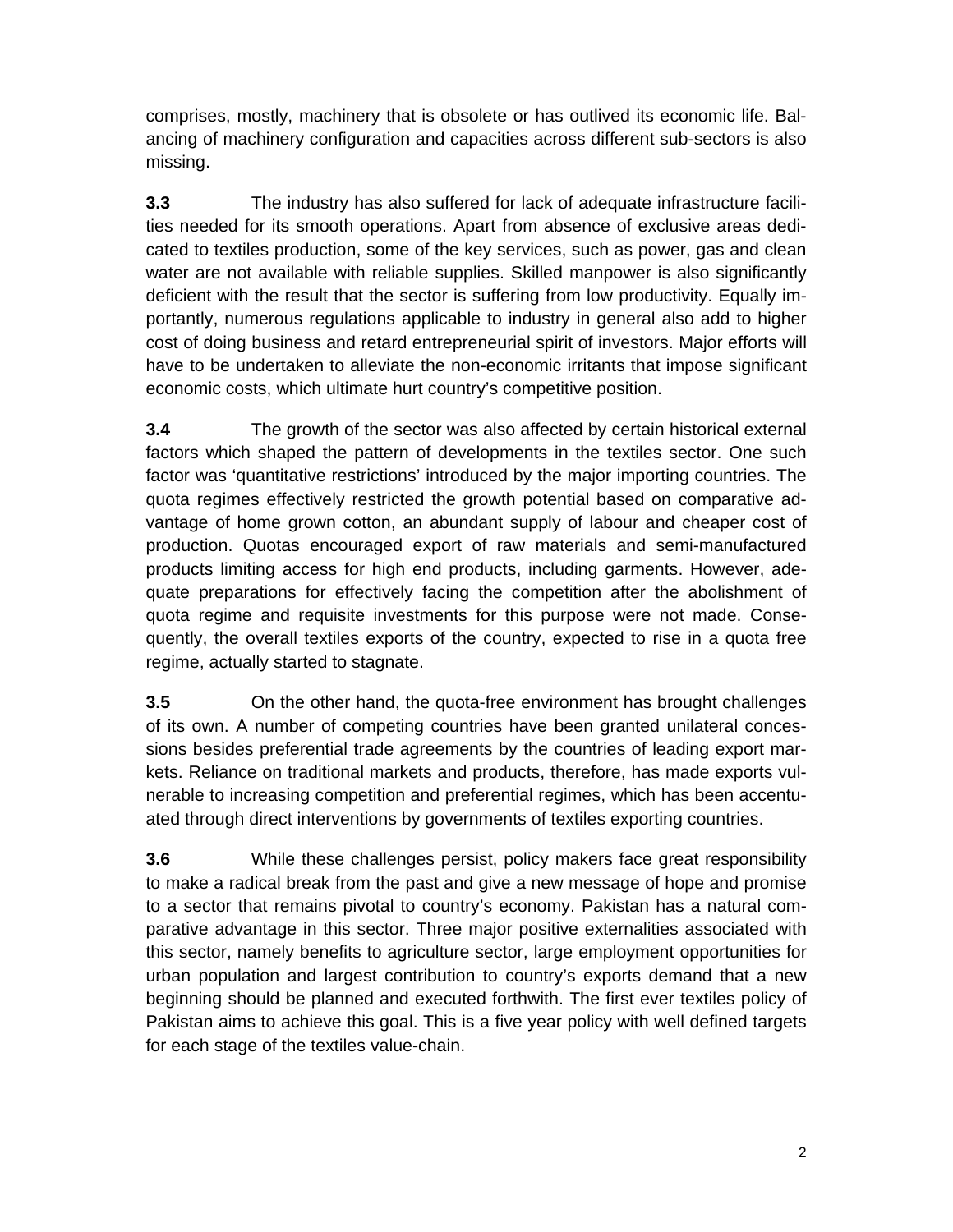#### **4. Objectives**

The policy will have the following objectives:

- Facilitate the textiles sector to develop international and domestic demand-driven capabilities.
- Help development of state of the art infrastructure facilities.
- Undertake a comprehensive skills development plan to increase supply of efficient human resources.
- Evolve a legislative framework that sets standards for each stage of processing with a view to increasing productivity, improving quality, ensuring optimum utilization of resources and promoting compliance.
- Promote research and development to achieve product diversification, technological advancement, increased productivity throughout the value chain, and specifically in the quality and diversity of fibres.
- Support development of allied industry e.g. machinery manufacturing, dyes and chemical industry and accessories for reducing cost of doing business.
- Encourage exports by meeting demands of competition, technology and higher labour productivity.

#### **5. Targets**

The primary target of the policy will be to double the rate of value addition in textiles chain from the present \$ 1 billion per million-bales to \$2 billion per million-bales over the next five years. Some of our competitors are doing significantly better than this rate. Based on this target, with a 5% annual increase in cotton consumption, in the year 2013-14, 18 million bales will be consumed in the country thereby producing an output valuing at \$36 billion. With some improvement in domestic consumption, the policy targets exports to rise to \$25 billion. Much of the increased output will be in the value-added sub-sectors. Employment will increase by nearly 100% during this period. The increased capacities required to generate this level of output will call for an additional investment of \$8 billion largely to be undertaken by the private sector, with public sector investing in infrastructure, skills development, marketing and Information and Communications Technology.

**5.2** These are ambitious targets, but well within the reach of the latent capabilities Pakistan enjoys in this sector. Their achievement will be possible through a sustained transformation of the sector from its present focus on low and semimanufactured products to high value added products.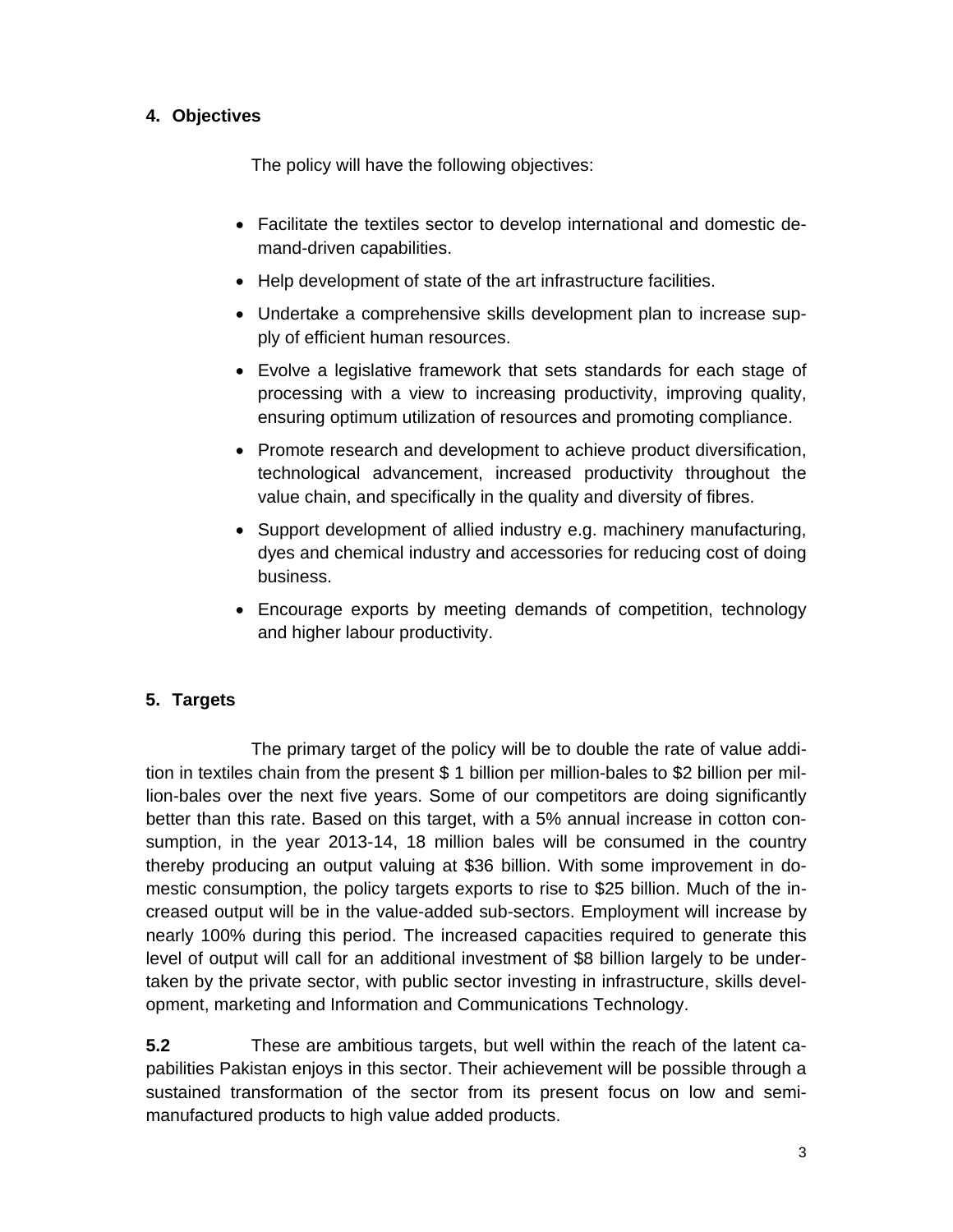**5.3** The policy enunciated here will address a set of cross cutting issues that afflict the entire value chain and combine it with sub-sector interventions which will tackle specific issues and problems faced in a given sub-sector.

#### **6. Textiles Investment Support Fund**

 Government will invest part of the required \$8 billion to bolster the capacities of the textiles sector largely by way of providing incentives for future private investment, provision of infrastructural facilities and expanding the skills pool in the industry. The policy has been designed to initiate well targeted interventions for addressing cross-cutting issues which impact the whole value chain. For this purpose, a Textiles Investment Support Fund (TISF) will be established to which annual budgetary allocations will be made. The specific areas that would receive government support from the Fund will include modernization of machinery and technology, removing infrastructural bottlenecks, enhancing skills, better marketing and use of Information and Communication Technology (ICT). The policy will also provide a framework to address weaknesses in these areas along with consolidation of the fragmented sub-sectors and create an environment for value addition, employment generation, enhancing productivity and competitiveness.

#### **7. Cross-Cutting Initiatives**

#### **7.1 Modernization of Machinery and Technology**

The first initiative will be to encourage manufacturers in all sub-sectors to modernize their machinery and technology. For this purpose a variety of schemes will be launched aimed at sharing the cost of modernization, bringing down the cost of financing to international level and ensuring adequate availability of credit for such purposes.

7.1.2 Wherever required, refinancing arrangements from the central bank will be encouraged to supplement the banking resources. Essentially, two kinds of support will be provided under this scheme. First, partial cost of financing will be picked up by the Government. Second, for small capital investments, such as in modernizing the ginning factories, outright capital support will be provided.

7.1.3 Support under TISF will be available both for greenfield projects as well as for balancing, modernization and expansion of existing units.

7.1.4 Support will also be given to attract joint ventures, mergers and foreign direct investments for expansion and up-gradation in the sector.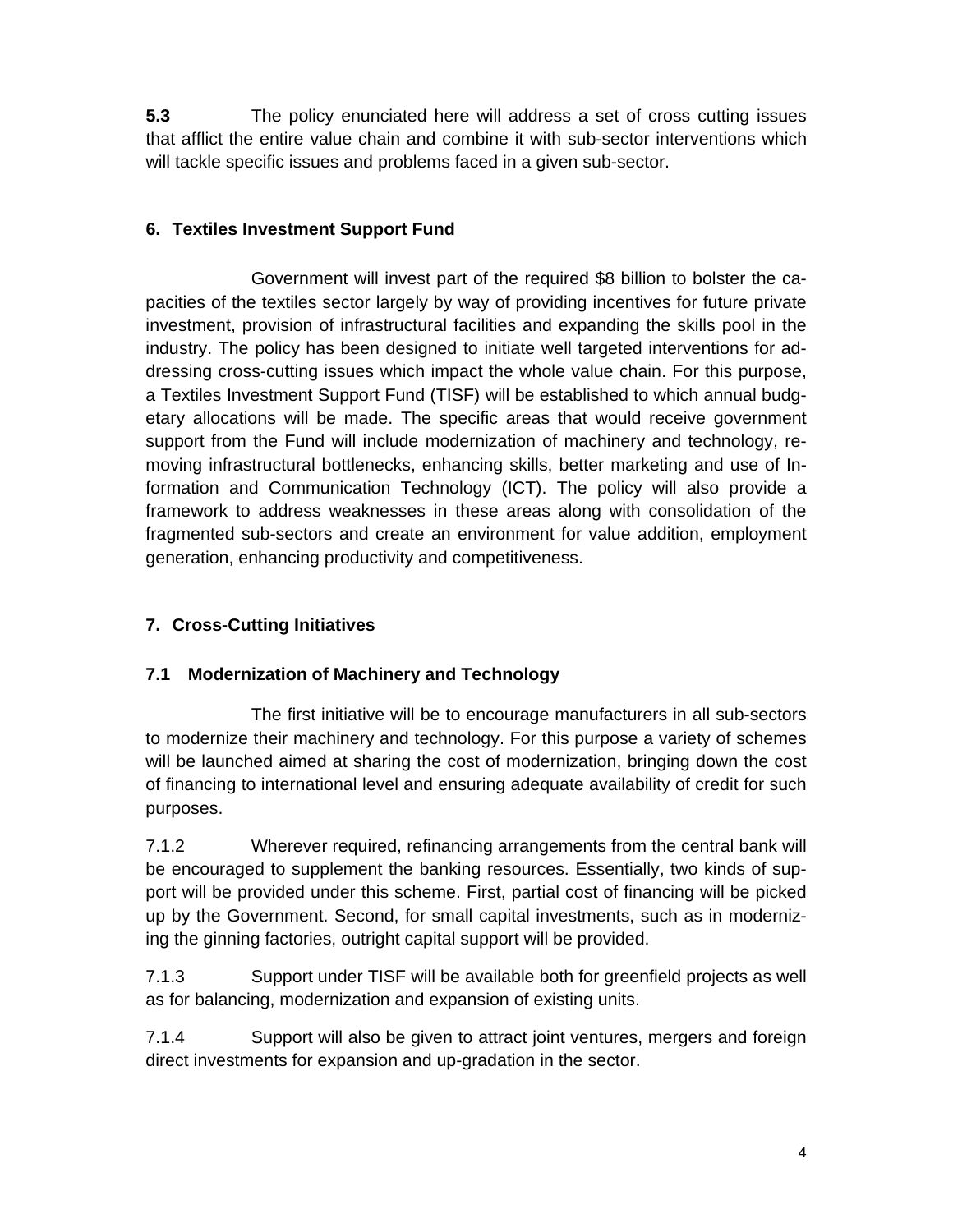7.1.5 The units availing TISF would be required to establish that their investments will have at least one of the following characteristics:

- improve overall technological configuration of the sector;
- remove critical imbalances in the value chain; or,
- achieve compliance with international standards.

# **7.2 Building the Required Infrastructure**

Based on the experience from Textiles City and Garments Cities models, Government plans to set up more such industrial estates to ensure availability of all industrial amenities at reasonable cost. Such initiatives, henceforth, will be undertaken on the basis of public-private partnership.

7.2.2 Government will develop clusters, preferably through public-private partnership where small investors can set up their facilities. The clusters will be provided with all the necessary infrastructure support needed for smooth operations of such industrial units. The major objective of this intervention is to achieve defragmentation of the industry.

7.2.3 With a view to bridging a major gap in compliance, government intends to support provision of the effluent treatment plants for the existing industry. For this purpose, a major mapping exercise is underway to precisely identify location of textiles industry throughout the country. A detailed program for the installation of effluent treatment plants will be undertaken in the light of this study so that the industry meets the environmental standards necessary to access export markets.

7.2.4 Schemes for common warehousing, storage and marketing facilities will be prepared on public-private partnership basis to ensure timely and cost effective availability of inputs which will also help in reducing contamination and wastage.

7.2.5 Development of common facilities for small scale units such as laboratories, product development centres, research centres, common sheds etc. will also be undertaken.

#### **7.3 Skills Development**

A comprehensive plan will be developed under the policy to upgrade the overall pool of skills in the textiles value chain in close consultation with the industry and implemented during the next five years. To provide leadership for this purpose, the National Textiles University, Faisalabad will be revamped, upgraded and provided with necessary resources to execute this plan.

7.3.2 Introduction of training modules and up-gradation of local training infrastructure will be undertaken in cooperation with provincial governments, and interna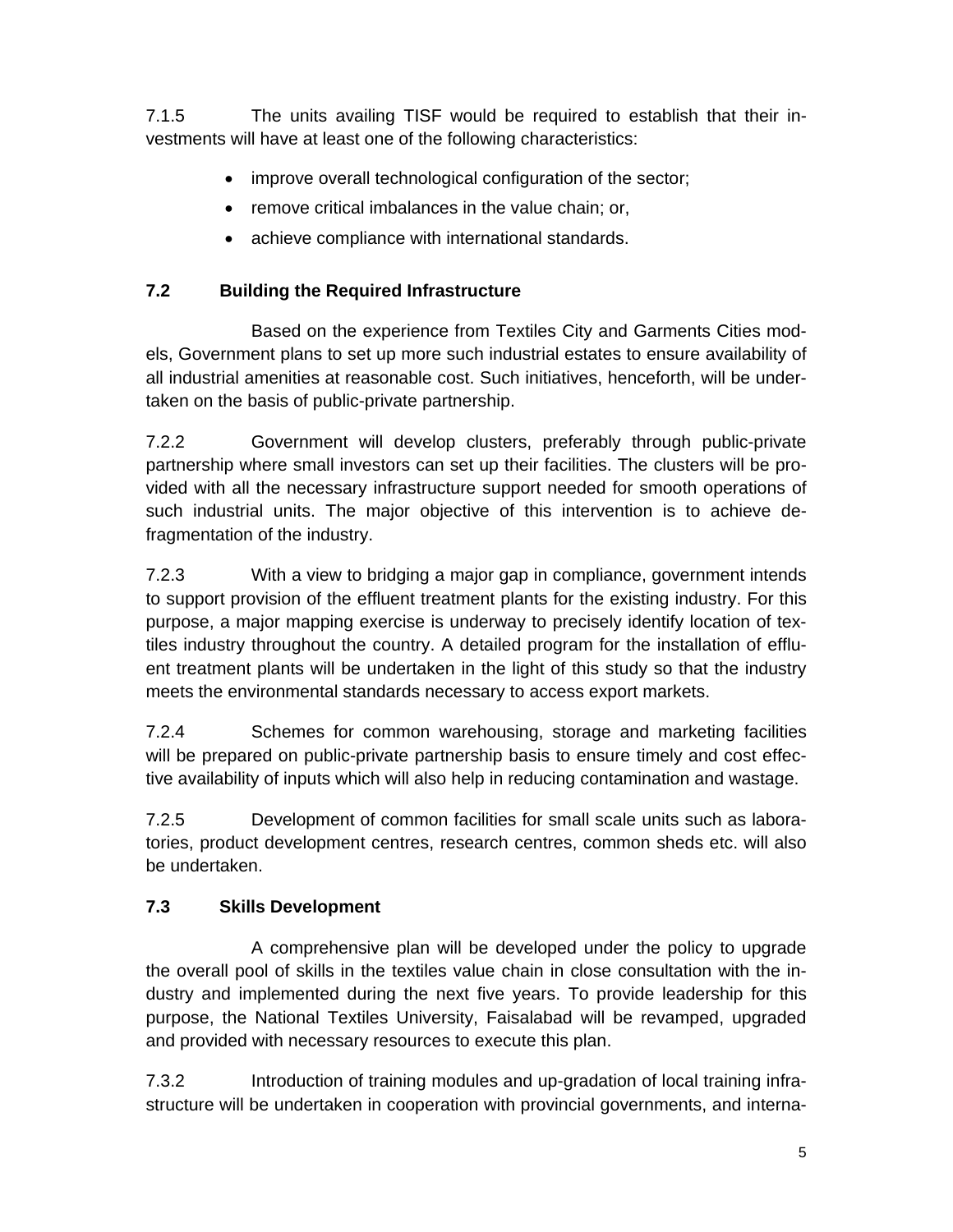tional textiles, clothing and fashion institutes covering farm to factory workers and managerial levels. These initiatives will be taken mostly through public-private partnerships.

7.3.3 The specialized training institutions established with funding from the Export Development Fund (EDF) will be strengthened with provision of additional facilities, improved machinery and induction of better faculty. The governance structure of these institutions will also be improved so that their representative character and sensitivity to dynamic market conditions is ensured.

7.3.4 Specialized training courses will be developed and launched to encourage sericulture and wool production in economically viable quantities. This will facilitate large scale manufacturing of higher value added products.

7.3.5 Cost-sharing and assistance to meet procedural requirements will be provided for hiring foreign technicians and experts for skills transfer in high valueadded garments and technical textiles.

7.3.6 Facilities will be provided for audits to enhance productivity and efficient processing along with provision of training avenues on cost cutting, energy conservation and efficient use of resources.

7.3.7 Mass training programs will be undertaken to remove the existing shortages in some of the key trades. For instance, stitching provides highest value addition and maximum job opportunities. One stitching machine provides jobs to three workers. There is a need for mass training in basic stitching as well as in specialized stitching, e.g. women's wear. Along with stitching, training will also be provided, in close collaboration with the industry in apparel designing, cutting, embroidery and fashion garments.

# **7.4 Promoting Standardization throughout the Chain**

Importing countries are increasingly setting standards to protect life, health and environment. There is an urgent need to adapt and develop domestic standards for international compliance, increasing productivity, improving quality and ensuring optimum utilization of resources.

7.4.2 A legal framework will be developed to specify standards and testing requirements, prescribe disclosure requirements and other matters relating to the practices and methods relevant to the sector. The framework will be developed with full participation of all stakeholders who would be involved in the development and administration of the law which will also provide for requisite regulation and facilitation of entire textiles value chain.

7.4.3 Assistance to hire international consultants, will be provided where essential, to improve quality.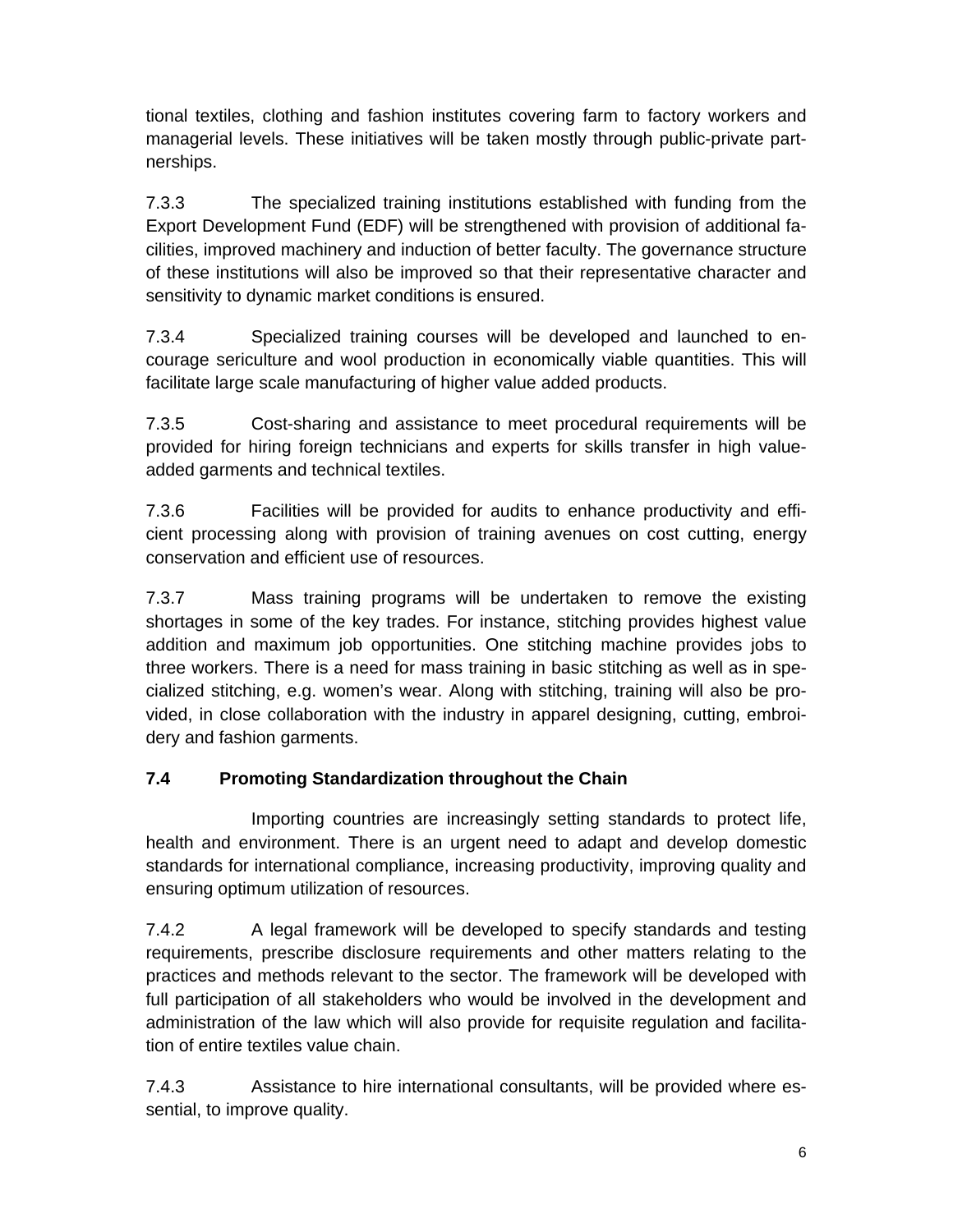7.4.4 Implementation of Cotton Control Act and Cotton Standardization Ordinance will be ensured through close collaboration with the Provincial Governments.

# **7.5 Establishing a Zero-rated Exports Regime**

Government recognizes the principle that exports should not be taxed. Based on this principle efforts will be made, in close consultation with the industry, to identify all direct and indirect levies that add to the cost of doing business without appropriate compensation so that remedial measures can be adopted.

# **7.6 Tariff Rationalization**

The principle of cascading will be implemented while ensuring adequate protection to the local industry and removing anomalies.

# **7.7 Removing Regulatory Bottlenecks**

An extensive exercise will be undertaken covering all sub-sectors, to identify rules, regulations, procedures, levies and other regulatory constraints that hamper the development of the sector. Based on this exercise, appropriate measures will be adopted to simplify or remove such irritants.

# **7.8 Lessening Extra Utility Costs**

Government will remove the cross subsidization that burdens the textiles sector.

# **7.9 Market Access**

Government will be expending concerted efforts to secure due access for Pakistan in some of the key destinations of our exports. Preferential access as well as FTAs in such markets will be the focus of such efforts. Focus will also be devoted in diversifying markets for our exports and for this purpose exporters will be provided necessary support to discover new markets.

# **7.10 Marketing**

Government will provide due support for branding, grading, labelling and such other activities that would add value to the textiles chain. In particular, support for exhibitions both at home and abroad will also be provided. Additionally, efforts directed at building local demand and value-added chain-stores will also be recognized and supported.

# **7.11 Export House Scheme**

Pakistan's exports are highly diffused among a very large number of small exporters, which deprive the country to secure best prices of its products. With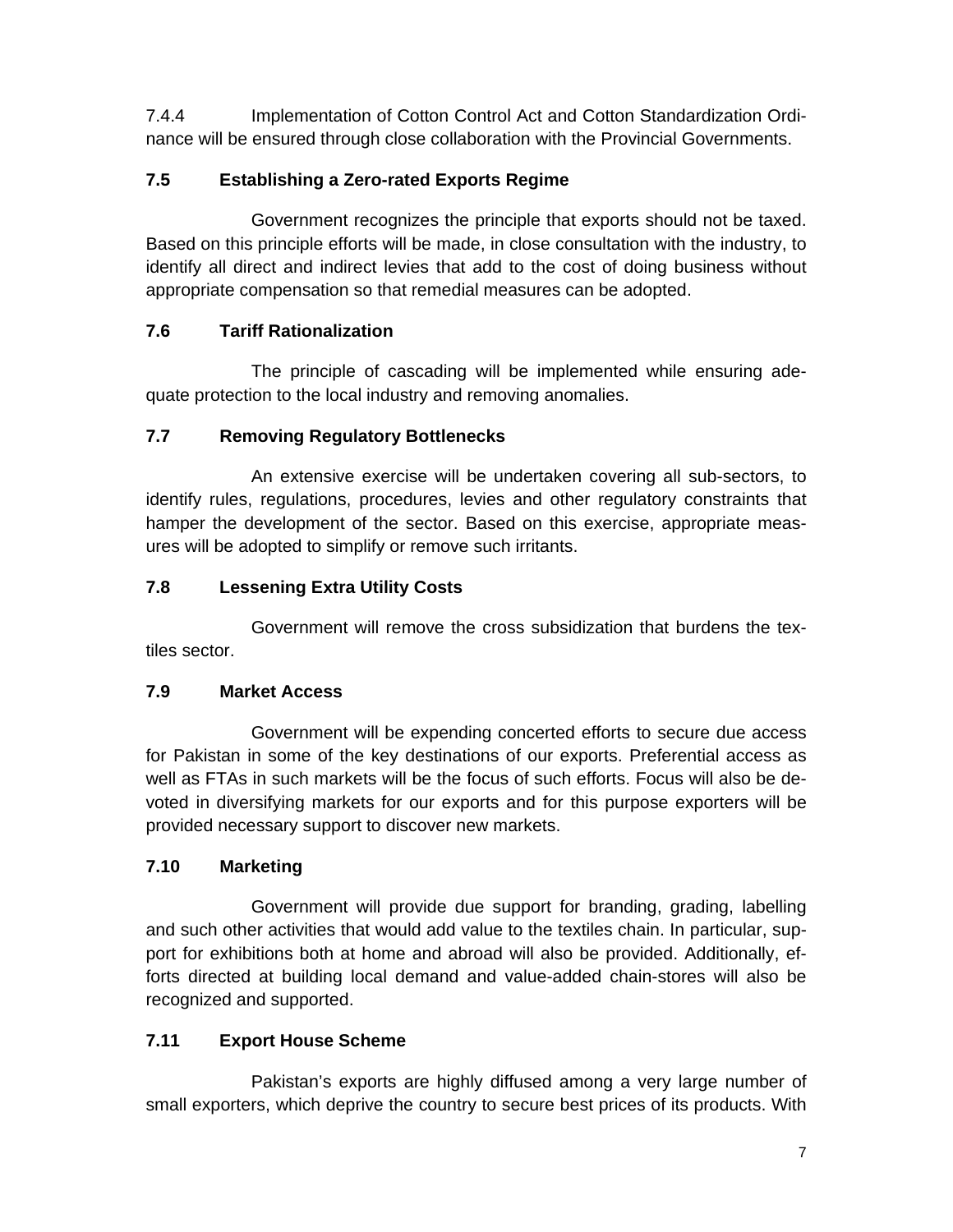a view to improving this situation it is essential to promote large scale export houses that can fetch better prices and ensure adherence to reliable quality. To this end, a criterion will be developed for qualification of a unit as export house. The local sales of yarn and fabric to these export houses will be treated as deemed exports and appropriate incentives will be provided to encourage such suppliers.

#### **7.12 Marketing Insurance Scheme**

Government will introduce an insurance scheme to protect our exporters against unforeseen losses, which may arise due to failure of the buyer, bank or problems faced by the buyer country. A working group will be set up to develop a feasible scheme for the consideration of the government. This scheme will help remove uncertainties currently faced by the exporters, especially in a global markets hit by a massive financial crisis. Government is also exploring the possibility of IFIs' participation in this venture.

#### **7.13 Information Technology**

Government will also support efforts aimed at enhancing efficiency through the use of information and communication technology. In particular, this support will be provided for improving productive efficiency, supply chainmanagement and e-commerce. Technical training will be arranged for Customized Management Information System/Enterprise Resource Planning covering:

- Customized Cost Management System
- Human Resource Management System
- Project Management

7.13.2 Facilities will be developed for launching E-Commerce website to assist entrepreneurs in:

- placing products online
- implementing business model (match-making and/or transactionoriented)
- e-marketing

#### **8. Specific Sub-sector Interventions**

#### **8.1 Fibres**

Cotton is the dominant fibre-base of our textiles. The persistent problem of contamination and trash content will be addressed through enforcement of the standards laid down in the Cotton Control Act and Cotton Standardization Ordinance. This will bring our cotton to acceptable levels of international quality, elimi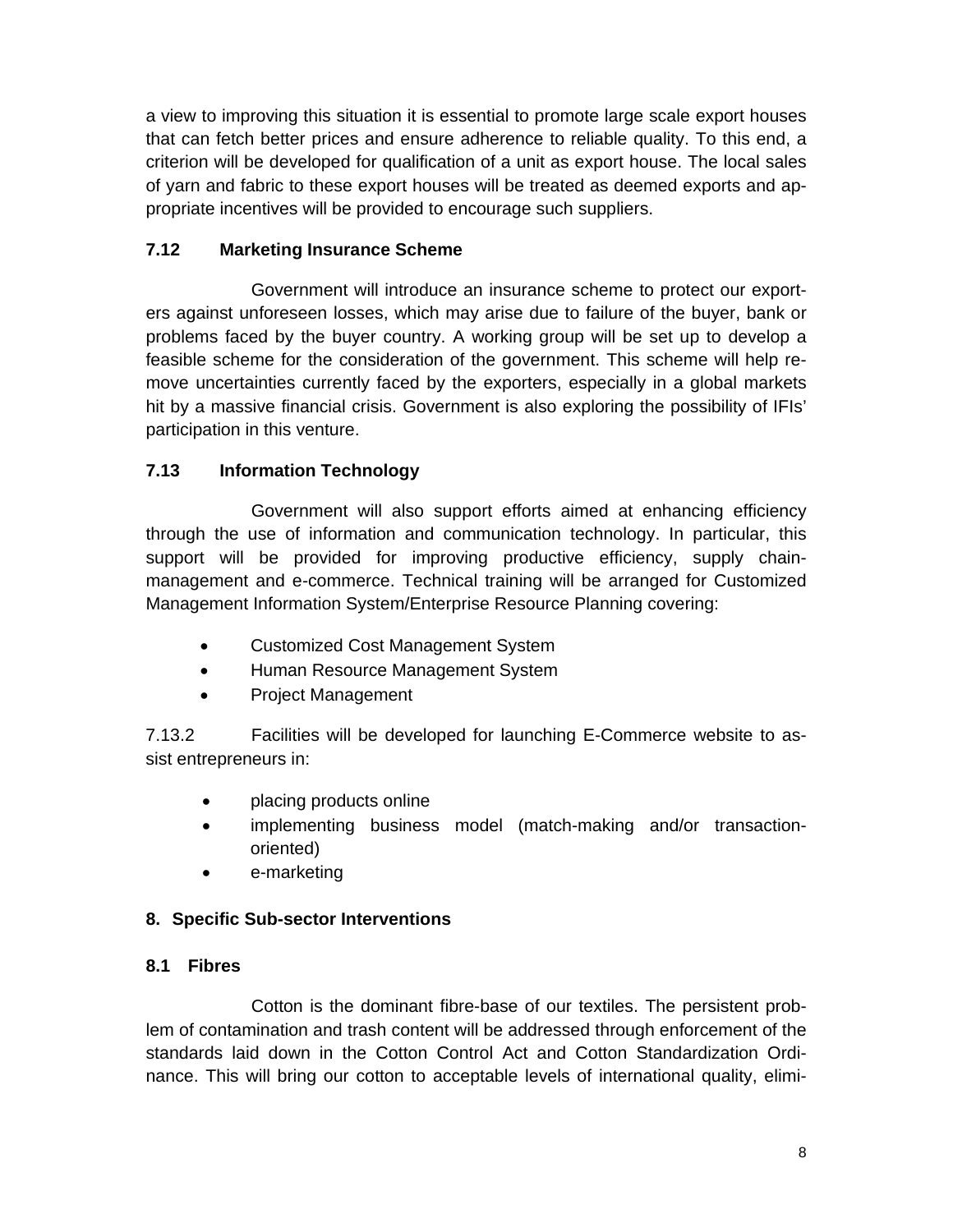nate use of improper seeds, pesticides, transportation, storage and discourage ginning practices for production of contamination, trash and moisture free cotton.

8.1.2 A comprehensive training and capacity building program will be developed to establish a system in the private sector for grading and classifying cotton. Incentives will be provided to ensure that proper premiums are paid based on grading and classification.

8.1.3 Measures will be introduced for production of long staple cotton for value added products and to meet domestic demand for high quality fabrics, including introduction of BT cotton on priority basis. Simultaneously, measures will be introduced for cultivation of organic cotton in new areas to increase value and production.

8.1.4 The Policy will also aim at providing a paradigm shift and concentrate on other high value added fibres, especially manmade fibres (MMF), to enrich the exports mix. There will be special focus on production of garments which have highest value addition and create largest number of jobs. This combination of high valueaddition and high-employment holds the greatest promise for pushing country's exports to the level set out in the policy.

8.1.5 Research will be undertaken to determine viability of introducing other vegetable fibres (jute, flax etc.), wool and sericulture for supporting diversification within the natural fibres.

8.1.6 Quality and farming standards will be introduced for vegetable fibres, wool production and sericulture to promote their production and utilization. Measures will also be taken for dissemination of information along with supportive steps to increase use of these fibres for broadening our exports mix.

8.1.7 An important measure will be to up-gradate and strengthen the Synthetic Fibre Development and Application Centre (SFDAC) to focus on research in MMF, improvement of fibre quality, diversification of blends and development of specialized fibres/yarns.

8.1.8 The use of MMF fibre in Pakistan is woefully low and needs significant increase. Promotion of MMF industry will be a key objective of the policy. Investment in this industry will be promoted through adequate protection and incentives.

8.1.9 Traditional textiles materials have a large niche in the global market. The demand for these products has grown over the years. Accordingly, measures will be taken for expansion and up-gradation of traditional textiles product mix for value addition through the use of new fibres.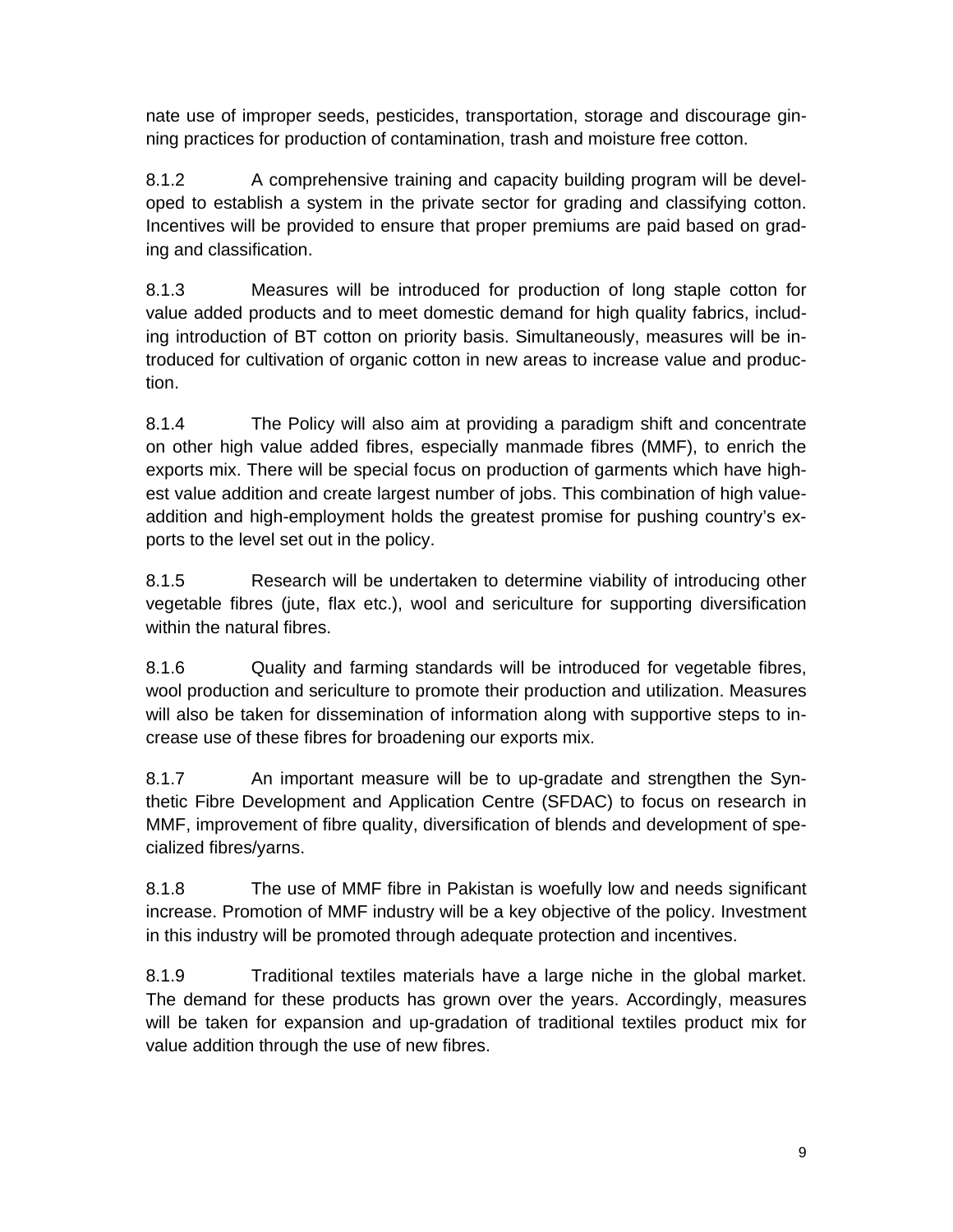8.1.10 Production planning largely depends on assured supply of raw materials. There is a need for introducing better cotton crop estimation mechanism to minimize speculations and volatile price movements which affect output.

8.1.11 The issue of hedge trading will be revisited for its introduction in consonance with the Islamic Shariah Law.

# **8.2 Cotton Yards**

Immediate steps will be taken for development of a 'Model Cotton Yard' through public-private partnership at Multan, which is the main centre for cotton trading. The yard will have the facilities for storage and trading. Besides the support for building the sheds, assistance will be given for regular flow of information on cotton prices and availability and testing facilities for farmers and ginners. This would also help in the development of market mechanism based on quality.

8.2.2 On the successful implementation of this project, more cotton yards will be established in other cotton growing areas.

# **8.3 Ginning**

A comprehensive scheme will be prepared and implemented for conversion of ginning industry into an efficient 'service sector' to benefit the growers and for smooth supplying of cotton to the spinners. A ginning research institute is being established at Multan to promote research and development in this sector. More such institutes will be established including Vehari etc.

8.3.2 Guidelines will be developed for promoting best practices, technology and standards for the ginning industry. Participating units will be provided financial and technical assistance to comply with the guidelines, especially those who would be willing to use more efficient technology.

8.3.3 To strengthen the ginning processes, strict enforcement of the Cotton Control Act is essential, for which effective coordination will be made with the provincial governments for its enforcement.

#### **8.4 Filament Yarn**

Filament industry is well organized and has an annual production of 100 million Kgs per annum. There is, however, a need to improve efficiency, competitiveness and economies of scale for efficient import substitution. Smuggling from cheaper sources also needs to be eliminated. In addition, Government will ensure skill development and research through SFDAC to facilitate the manufacturing of finer filaments to add value. To make industry further viable mergers and acquisitions will be facilitated along with consolidation.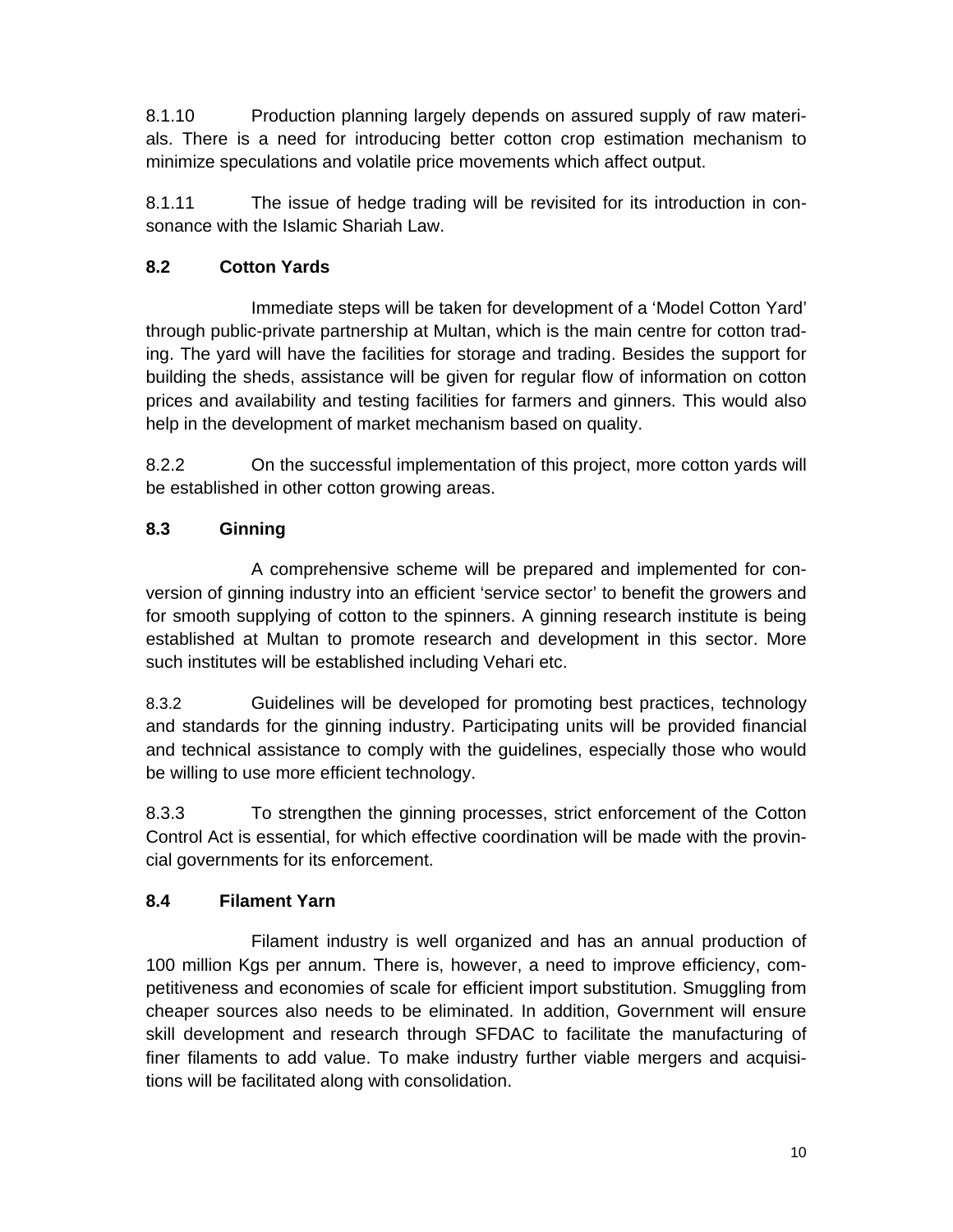# **8.5 Spinning**

There is excess capacity in the spinning sub-sector mostly concentrated in low counts ring technology, a significant part of which has long lived its economic life. The need for diversification and up-gradation of spinning technology is most pressing.

8.5.2 The policy will encourage Investments in rotor technology and specialized attachments like compact spinning and lycra etc. along with ring spinning to attain economies of scale. The downstream improvements will also be encouraged so that Pakistani spinning can move towards higher and finer counts that bring lot more value to output than the present overwhelming focus on low count thread.

#### **8.6 Weaving**

The most important challenge facing the sector is the dominant presence of non-mill sector in the production of cloth through the inefficient power looms in numerous units of small sizes. This sub-sector needs the greatest government support for its consolidation through de-fragmentation of small units.

8.6.2 Government will support the sub-sector by provision of additional capacities, up-gradation of machinery and development of clusters to achieve consolidation into economically efficient units.

8.6.3 Cost-sharing and technical assistance will be provided to encourage investment in shuttle less looms including conversion of power looms to automatic looms.

#### **8.7 Knitting**

Though to a lesser degree, knitwear sub-sector also suffers from similar deficiencies as in the power loom sector. Accordingly, an analogous package of support will also be designed for the promotion of the knitwear sub-sector, which will focus on increasing capacities, up-gradation of machinery and de-fragmentation.

8.7.2 An important intervention in this sub-sector will focus on increasing capacity of weft knitting as well as gradual increase in use of warp technology.

#### **8.8 Non-woven**

The non-woven sector is one of the emerging sub-sectors having considerable uses in value-added products. To encourage this sector, training modules will be developed to impart knowledge and skills.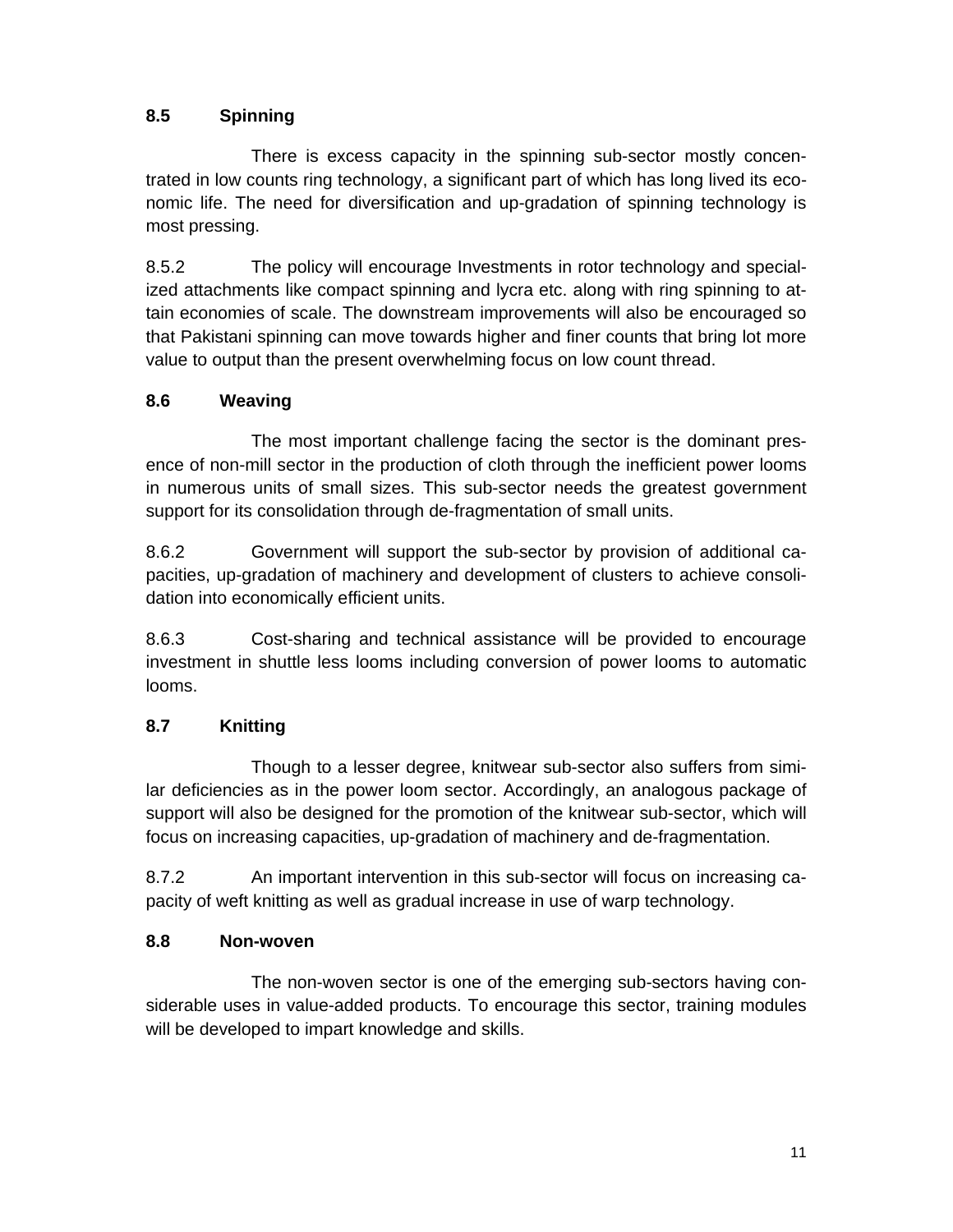#### **8.9 Processing**

Processing of fabric represents yet another imbalanced component in the value-chain. The challenges facing this sector include inadequate capacities, especially in the mill-sector, lack of modern technology and minimal use of computer based designing and chemical applications. Additionally, almost the entire capacity is currently concentrated in broad-width fabric that is destined mostly for use in relatively low value added home textiles.

8.9.2 The policy will address all these challenges. It will support new investments in processing industry, especially in narrow-width fabric. Up-gradation of existing machinery and technology will also be supported. Technical support will also be provided, on cost sharing basis, to enable industry to make use of computer based designing the printing controls.

8.9.3 There is a pronounced dearth of new technology for knit dyeing in Pakistan which adds value to the final product. In order to promote this sub-sector, investments will be encouraged and Government will provide requisite facilities for this purpose.

# **8.10 Home Textiles**

This is the first stage of high value-added products. Of late, Pakistan has made significant advances in this area and its products are ranked amongst the best. However, the values realized are still low compared to those available to other brand names. Here the efforts have to focus on fashion and design and branding. Government will develop appropriate support in consultation with the industry.

# **8.11 Garments**

Garments sub-sector is the ultimate value-spinner for the textiles chain. The sub-sector faces a number of challenges that hamper utilization of its fullest potential. There is a very high degree of fragmentation of units, shortage of skilled manpower, absence of standardization, lack of testing facilities and shortage of quality fabric.

8.11.2 The policy will address these challenges to facilitate promotion of this important sub-sector. In particular, government will endeavour to make this subsector the manufacturing hub for highest value added products including availability of trained manpower, promotion of fashion designs and support in development and marketing of brand names.

8.11.3 Entrepreneurs will be encouraged to take maximum advantage of abundant labour and for this sourcing and marketing training will be provided along with the establishment of product development centres. The training would also focus on fashion garments and trends, apparel merchandising and quality control etc.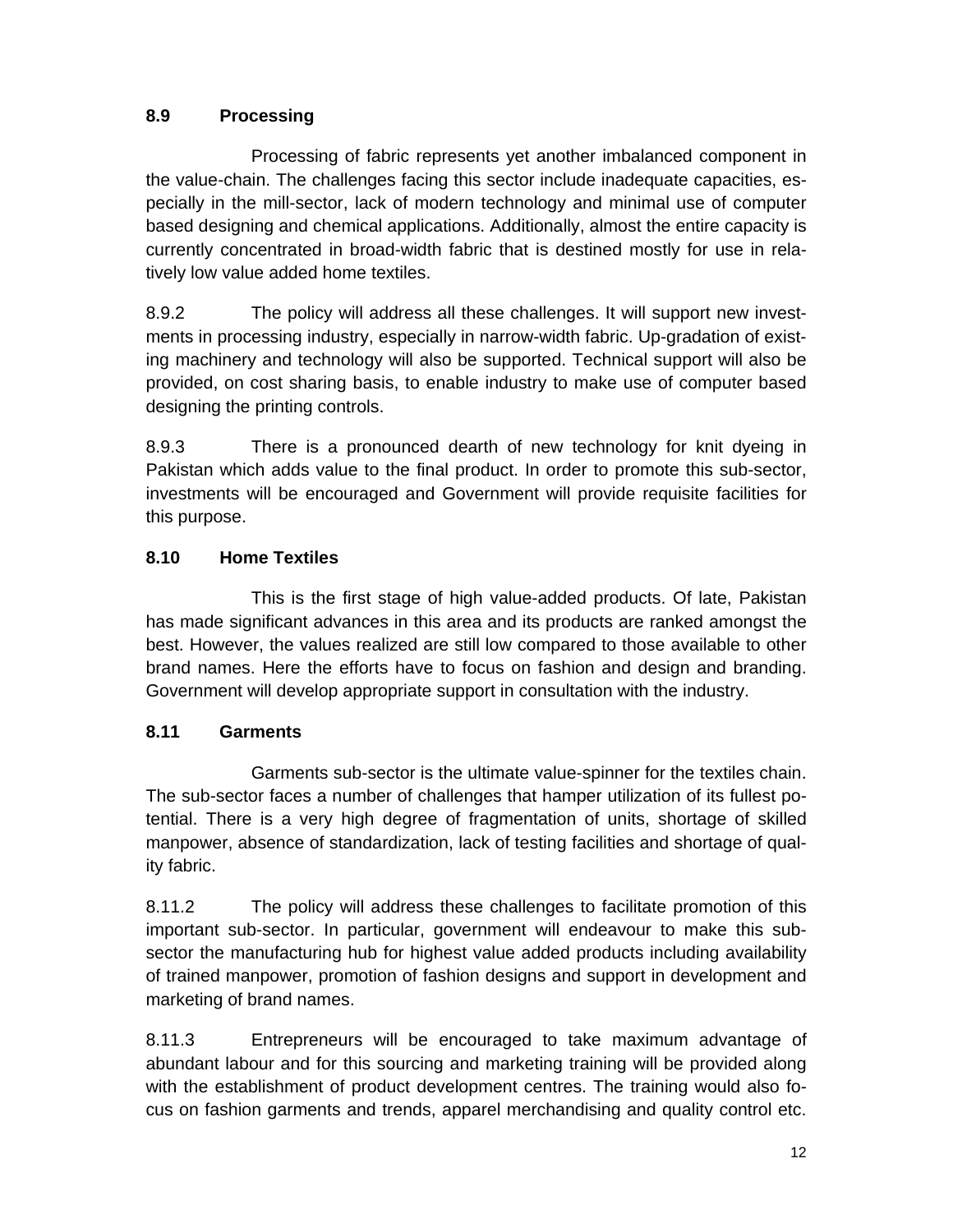The centre will collaborate with leading fashion institutes to provide in depth training in specialized high value fashion garments. Programs will be initiated to raise the profile of local brands and designers and explore new overseas markets. Innovations in garment production will encourage development of new raw materials for the sector.

8.11.4 To ensure requisite protection to the domestic industry, steps will be taken to eliminate illegal imports of the value added products, especially fabrics and garments.

# **8.12 Fashion and Design**

To promote value added industry, there is a robust need to develop the fashion industry. This will include more number of fashion institutes & graduates, academia - industry link, special programs for local brands and designers recognition, affiliation with international fashion institutes, dissemination of information on new fashion trends, product development centers, introduction and availability of new fibres and their processing etc.

8.12.2 All these activities will require significant commitment from the government. However, these activities will be promoted largely through the public-private partnership mode. An institute for fashion technology will also be established to give a major stimulus to this sub-sector.

# **8.13 Technical Textiles**

Technical textiles is an emerging area of high value addition where given our strength in heavy clothing; we can claim a significant of world market share. However, there is a need to invest in R&D in this area. Government will develop a proper strategy for the promotion of technical textiles in the country. For this purpose an exclusive centre of excellence to impart training, develop skills and provide relevant information about world trends in such fields like geotech, meditech and sportech, will be established.

#### **8.14 Handloom, Embroidery & Handicrafts**

Training and facilitation will be provided to strengthen traditional craftsmanship for production set-up, sourcing raw materials and marketing.

8.14.2 Traditional craftsmanship and products innovation will be promoted to enrich the exports mix. Steps will be taken to identify clusters for the traditional textiles within each sub-sector. Training will also be provided on production management, quality management and product development to produce high value added products.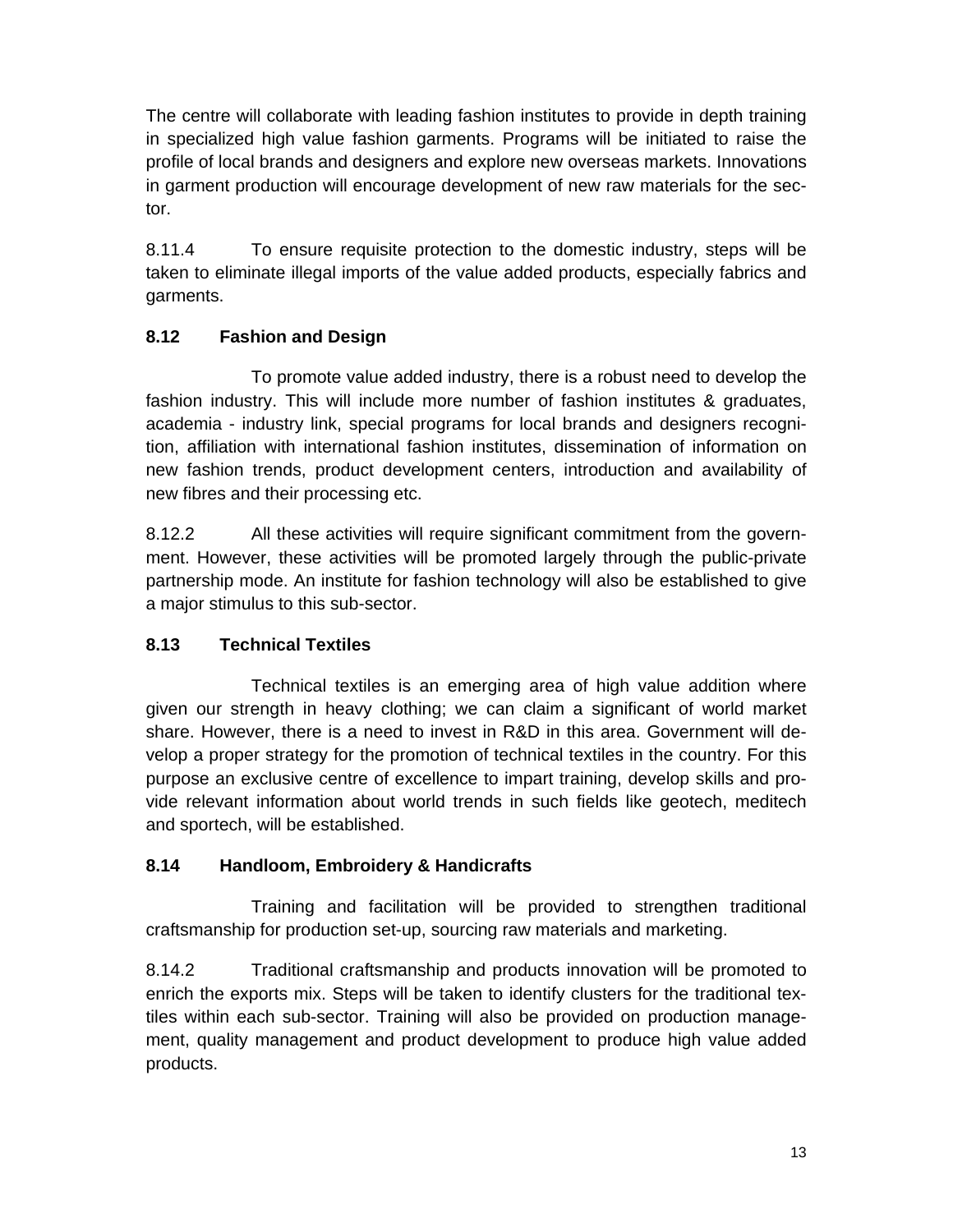8.14.3 Arrangements will also be made to link up these clusters with fashion schools so that new designs and modern trends are assimilated in the traditional crafts.

#### **8.15 Carpets**

Government will facilitate consolidation and adoption of new technology in dyeing, finishing, and testing and product development.

8.15.2 The hand-knotted carpet sector is still relatively small, employing around 1.5 million people, with heavy concentration in Punjab and Sind provinces. To enhance production and exports, assistance will be provided for:

- Anti-child labour certification to ensure wider acceptability of Pakistani carpets.
- Facilitation for the availability of fine raw materials.
- Establishment of research and development, testing and product development centre.

#### **8.16 Indigenization**

Textiles sector has grown to be the single largest manufacturing sector of Pakistan. However, support industries like textile machinery manufacturing, textile dyes and chemicals and accessories industry, have not developed proportionally. Most of the demand is met through imports. There is an urgent need to promote development of industries that would ensure indigenous supply of such important technology and raw materials at home at competitive prices.

8.16.2 Promotion of joint ventures with leading international brands will be a key objective of the Policy. Government will provide appropriate incentives to encourage such initiatives.

8.16.3 Intensive training and awareness campaigns will be initiated to disseminate information on comparative benefits of upgrading machinery and using domestic resources.

8.16.4 Viability studies for production of textiles dyes, chemicals and accessories will also be initiated. Based on these studies measures will be introduced for encouraging establishment of industries considered economically viable.

#### **8.17 Special Initiatives for Women**

Women workers in high value added garment stitching perform relatively more efficiently and give better outputs. There is an urgent need to build a large workforce of women in this sub-sector. Accordingly, a comprehensive plan will